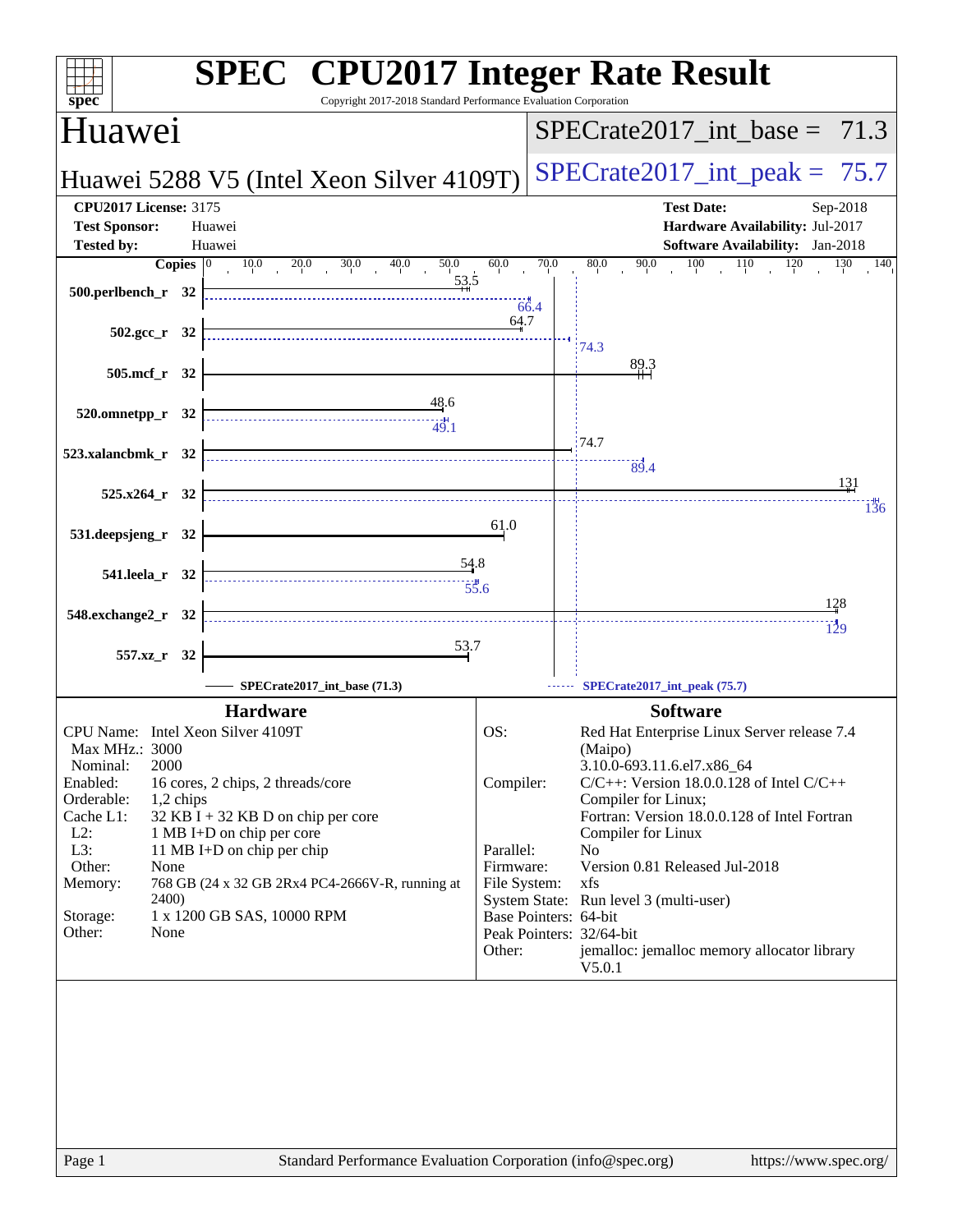

Copyright 2017-2018 Standard Performance Evaluation Corporation

#### Huawei

## [SPECrate2017\\_int\\_base =](http://www.spec.org/auto/cpu2017/Docs/result-fields.html#SPECrate2017intbase) 71.3

Huawei 5288 V5 (Intel Xeon Silver 4109T) SPECrate  $2017$  int peak = 75.7

**[CPU2017 License:](http://www.spec.org/auto/cpu2017/Docs/result-fields.html#CPU2017License)** 3175 **[Test Date:](http://www.spec.org/auto/cpu2017/Docs/result-fields.html#TestDate)** Sep-2018 **[Test Sponsor:](http://www.spec.org/auto/cpu2017/Docs/result-fields.html#TestSponsor)** Huawei **[Hardware Availability:](http://www.spec.org/auto/cpu2017/Docs/result-fields.html#HardwareAvailability)** Jul-2017 **[Tested by:](http://www.spec.org/auto/cpu2017/Docs/result-fields.html#Testedby)** Huawei **[Software Availability:](http://www.spec.org/auto/cpu2017/Docs/result-fields.html#SoftwareAvailability)** Jan-2018

#### **[Results Table](http://www.spec.org/auto/cpu2017/Docs/result-fields.html#ResultsTable)**

|                                   | <b>Base</b>   |                |              |                |       | <b>Peak</b>    |       |               |                |              |                |              |                |              |
|-----------------------------------|---------------|----------------|--------------|----------------|-------|----------------|-------|---------------|----------------|--------------|----------------|--------------|----------------|--------------|
| <b>Benchmark</b>                  | <b>Copies</b> | <b>Seconds</b> | <b>Ratio</b> | <b>Seconds</b> | Ratio | <b>Seconds</b> | Ratio | <b>Copies</b> | <b>Seconds</b> | <b>Ratio</b> | <b>Seconds</b> | <b>Ratio</b> | <b>Seconds</b> | <b>Ratio</b> |
| 500.perlbench_r                   | 32            | 952            | 53.5         | 971            | 52.5  | 942            | 54.1  | 32            | 768            | 66.4         | 772            | 66.0         | 768            | 66.4         |
| 502.gcc_r                         | 32            | 700            | 64.7         | 700            | 64.8  | 703            | 64.5  | 32            | 610            | 74.3         | 609            | 74.5         | 610            | 74.3         |
| $505$ .mcf r                      | 32            | 569            | 90.9         | 585            | 88.5  | 579            | 89.3  | 32            | 569            | 90.9         | 585            | 88.5         | 579            | 89.3         |
| 520.omnetpp_r                     | 32            | 864            | 48.6         | 863            | 48.6  | 861            | 48.8  | 32            | 846            | 49.6         | 856            | 49.1         | 858            | 48.9         |
| 523.xalancbmk r                   | 32            | 453            | 74.7         | 452            | 74.8  | 452            | 74.7  | 32            | 379            | 89.3         | 378            | 89.4         | 378            | 89.4         |
| 525.x264 r                        | 32            | 429            | 131          | 427            | 131   | 424            | 132   | 32            | 409            | 137          | 411            | 136          | 411            | <b>136</b>   |
| $531.$ deepsjeng $_r$             | 32            | 601            | 61.0         | 601            | 61.0  | 600            | 61.1  | 32            | 601            | 61.0         | 601            | 61.0         | 600            | 61.1         |
| 541.leela r                       | 32            | 965            | 54.9         | 968            | 54.8  | 972            | 54.5  | 32            | 948            | 55.9         | 953            | 55.6         | 959            | 55.3         |
| 548.exchange2_r                   | 32            | 653            | 128          | 651            | 129   | 653            | 128   | 32            | 653            | 128          | 651            | 129          | 652            | <u>129</u>   |
| 557.xz r                          | 32            | 643            | 53.7         | 642            | 53.8  | 643            | 53.7  | 32            | 643            | 53.7         | 642            | 53.8         | 643            | 53.7         |
| $SPECrate2017$ int base =<br>71.3 |               |                |              |                |       |                |       |               |                |              |                |              |                |              |
|                                   |               |                |              |                |       |                |       |               |                |              |                |              |                |              |

**[SPECrate2017\\_int\\_peak =](http://www.spec.org/auto/cpu2017/Docs/result-fields.html#SPECrate2017intpeak) 75.7**

Results appear in the [order in which they were run.](http://www.spec.org/auto/cpu2017/Docs/result-fields.html#RunOrder) Bold underlined text [indicates a median measurement.](http://www.spec.org/auto/cpu2017/Docs/result-fields.html#Median)

#### **[Submit Notes](http://www.spec.org/auto/cpu2017/Docs/result-fields.html#SubmitNotes)**

 The numactl mechanism was used to bind copies to processors. The config file option 'submit' was used to generate numactl commands to bind each copy to a specific processor. For details, please see the config file.

#### **[Operating System Notes](http://www.spec.org/auto/cpu2017/Docs/result-fields.html#OperatingSystemNotes)**

Stack size set to unlimited using "ulimit -s unlimited"

#### **[General Notes](http://www.spec.org/auto/cpu2017/Docs/result-fields.html#GeneralNotes)**

Environment variables set by runcpu before the start of the run: LD\_LIBRARY\_PATH = "/spec2017/lib/ia32:/spec2017/lib/intel64:/spec2017/je5.0.1-32:/spec2017/je5.0.1-64"

 Binaries compiled on a system with 1x Intel Core i7-4790 CPU + 32GB RAM memory using Redhat Enterprise Linux 7.4 Transparent Huge Pages enabled by default Prior to runcpu invocation Filesystem page cache synced and cleared with: sync; echo 3> /proc/sys/vm/drop\_caches runcpu command invoked through numactl i.e.: numactl --interleave=all runcpu <etc> jemalloc: configured and built at default for 32bit (i686) and 64bit (x86\_64) targets; jemalloc: built with the RedHat Enterprise 7.4, and the system compiler gcc 4.8.5; jemalloc: sources available from jemalloc.net or <https://github.com/jemalloc/jemalloc/releases>

**(Continued on next page)**

|  | Page 2 | Standard Performance Evaluation Corporation (info@spec.org) | https://www.spec.org/ |
|--|--------|-------------------------------------------------------------|-----------------------|
|--|--------|-------------------------------------------------------------|-----------------------|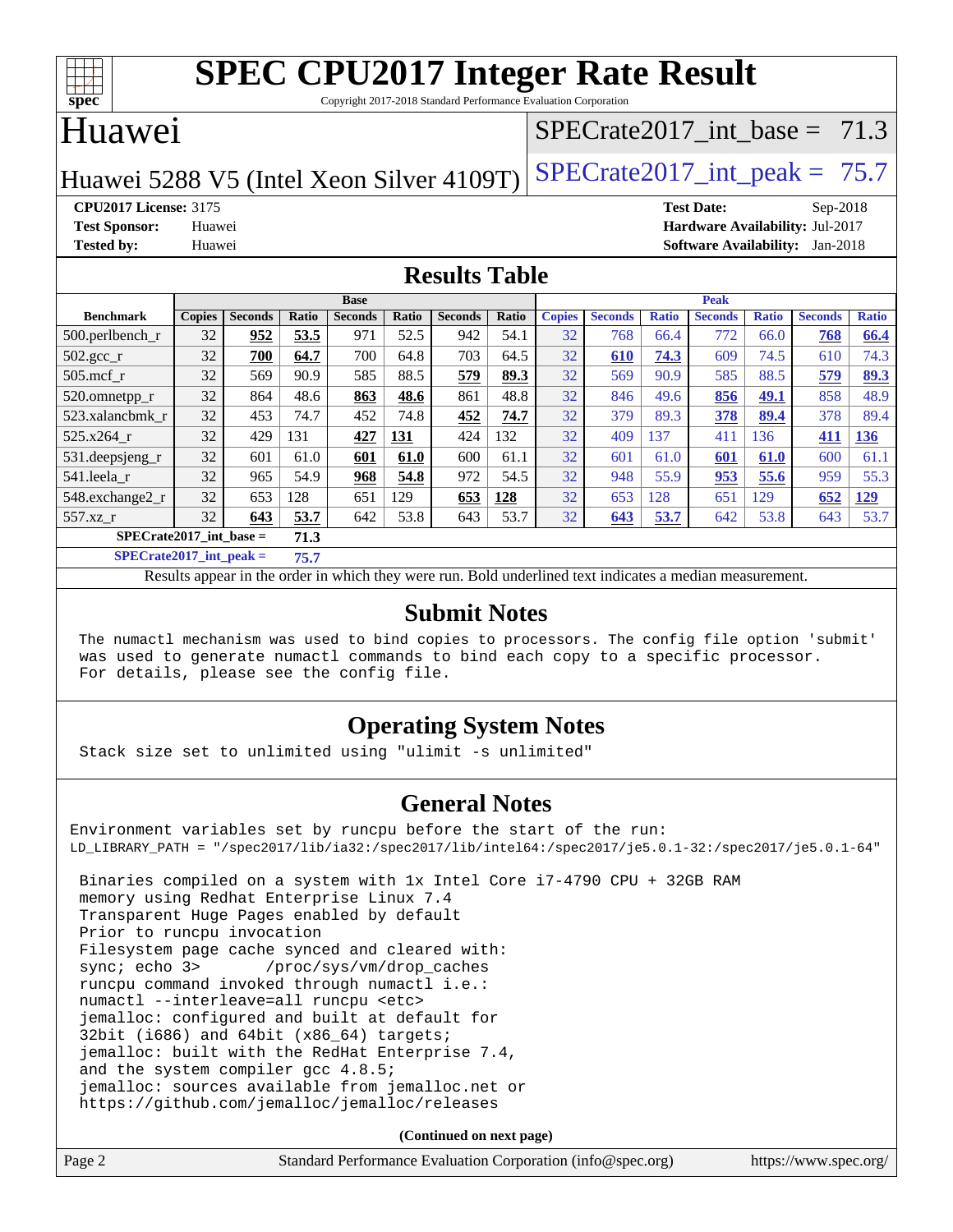

Copyright 2017-2018 Standard Performance Evaluation Corporation

#### Huawei

SPECrate2017 int\_base =  $71.3$ 

Huawei 5288 V5 (Intel Xeon Silver 4109T) SPECrate  $2017$  int peak = 75.7

**[CPU2017 License:](http://www.spec.org/auto/cpu2017/Docs/result-fields.html#CPU2017License)** 3175 **[Test Date:](http://www.spec.org/auto/cpu2017/Docs/result-fields.html#TestDate)** Sep-2018 **[Test Sponsor:](http://www.spec.org/auto/cpu2017/Docs/result-fields.html#TestSponsor)** Huawei **[Hardware Availability:](http://www.spec.org/auto/cpu2017/Docs/result-fields.html#HardwareAvailability)** Jul-2017 **[Tested by:](http://www.spec.org/auto/cpu2017/Docs/result-fields.html#Testedby)** Huawei **[Software Availability:](http://www.spec.org/auto/cpu2017/Docs/result-fields.html#SoftwareAvailability)** Jan-2018

#### **[General Notes \(Continued\)](http://www.spec.org/auto/cpu2017/Docs/result-fields.html#GeneralNotes)**

 Yes: The test sponsor attests, as of date of publication, that CVE-2017-5754 (Meltdown) is mitigated in the system as tested and documented. Yes: The test sponsor attests, as of date of publication, that CVE-2017-5753 (Spectre variant 1) is mitigated in the system as tested and documented. Yes: The test sponsor attests, as of date of publication, that CVE-2017-5715 (Spectre variant 2) is mitigated in the system as tested and documented.

#### **[Platform Notes](http://www.spec.org/auto/cpu2017/Docs/result-fields.html#PlatformNotes)**

Page 3 Standard Performance Evaluation Corporation [\(info@spec.org\)](mailto:info@spec.org) <https://www.spec.org/> BIOS configuration: Power Policy Set to Performance XPT Prefetch Set to Enabled Sysinfo program /spec2017/bin/sysinfo Rev: r5797 of 2017-06-14 96c45e4568ad54c135fd618bcc091c0f running on localhost.localdomain Tue Sep 4 02:48:02 2018 SUT (System Under Test) info as seen by some common utilities. For more information on this section, see <https://www.spec.org/cpu2017/Docs/config.html#sysinfo> From /proc/cpuinfo model name : Intel(R) Xeon(R) Silver 4109T CPU @ 2.00GHz 2 "physical id"s (chips) 32 "processors" cores, siblings (Caution: counting these is hw and system dependent. The following excerpts from /proc/cpuinfo might not be reliable. Use with caution.) cpu cores : 8 siblings : 16 physical 0: cores 0 1 2 3 4 5 6 7 physical 1: cores 0 1 2 3 4 5 6 7 From lscpu: Architecture: x86\_64 CPU op-mode(s): 32-bit, 64-bit Byte Order: Little Endian  $CPU(s):$  32 On-line CPU(s) list: 0-31 Thread(s) per core: 2 Core(s) per socket: 8 Socket(s): 2 NUMA node(s): 2 Vendor ID: GenuineIntel CPU family: 6 Model: 85 Model name: Intel(R) Xeon(R) Silver 4109T CPU @ 2.00GHz Stepping: 4 **(Continued on next page)**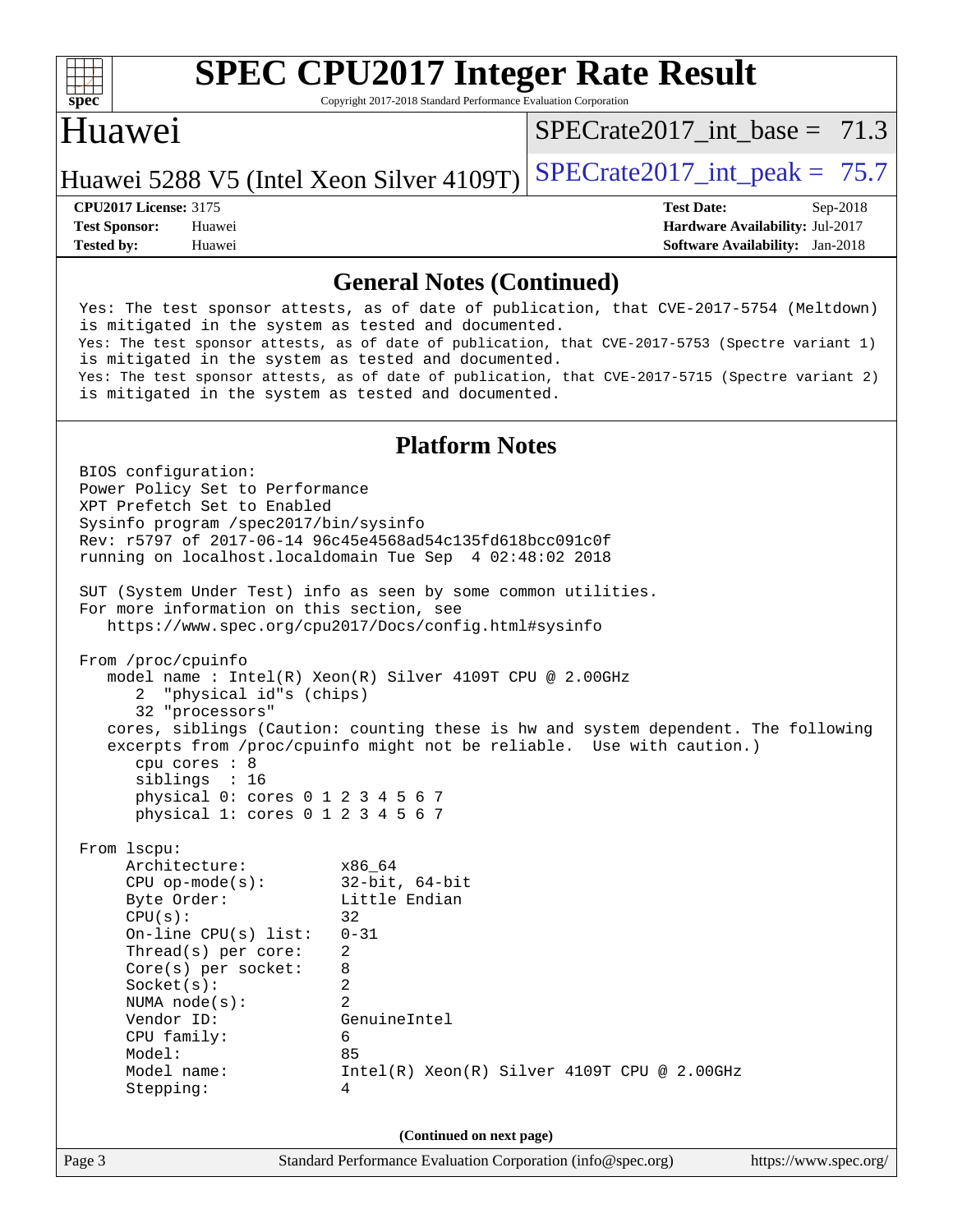

Copyright 2017-2018 Standard Performance Evaluation Corporation

Huawei

SPECrate2017 int\_base =  $71.3$ 

Huawei 5288 V5 (Intel Xeon Silver 4109T) SPECrate  $2017$  int peak = 75.7

**[CPU2017 License:](http://www.spec.org/auto/cpu2017/Docs/result-fields.html#CPU2017License)** 3175 **[Test Date:](http://www.spec.org/auto/cpu2017/Docs/result-fields.html#TestDate)** Sep-2018 **[Test Sponsor:](http://www.spec.org/auto/cpu2017/Docs/result-fields.html#TestSponsor)** Huawei **[Hardware Availability:](http://www.spec.org/auto/cpu2017/Docs/result-fields.html#HardwareAvailability)** Jul-2017 **[Tested by:](http://www.spec.org/auto/cpu2017/Docs/result-fields.html#Testedby)** Huawei **[Software Availability:](http://www.spec.org/auto/cpu2017/Docs/result-fields.html#SoftwareAvailability)** Jan-2018

#### **[Platform Notes \(Continued\)](http://www.spec.org/auto/cpu2017/Docs/result-fields.html#PlatformNotes)**

 CPU MHz: 2000.000 BogoMIPS: 4000.00 Virtualization: VT-x L1d cache: 32K L1i cache: 32K L2 cache: 1024K L3 cache: 11264K NUMA node0 CPU(s): 0-7,16-23 NUMA node1 CPU(s): 8-15,24-31 Flags: fpu vme de pse tsc msr pae mce cx8 apic sep mtrr pge mca cmov pat pse36 clflush dts acpi mmx fxsr sse sse2 ss ht tm pbe syscall nx pdpe1gb rdtscp lm constant\_tsc art arch\_perfmon pebs bts rep\_good nopl xtopology nonstop\_tsc aperfmperf eagerfpu pni pclmulqdq dtes64 ds\_cpl vmx smx est tm2 ssse3 fma cx16 xtpr pdcm pcid dca sse4\_1 sse4\_2 x2apic movbe popcnt tsc\_deadline\_timer aes xsave avx f16c rdrand lahf\_lm abm 3dnowprefetch epb cat\_l3 cdp\_l3 invpcid\_single intel\_pt spec\_ctrl ibpb\_support tpr\_shadow vnmi flexpriority ept vpid fsgsbase tsc\_adjust bmi1 hle avx2 smep bmi2 erms invpcid rtm cqm mpx rdt\_a avx512f avx512dq rdseed adx smap clflushopt clwb avx512cd avx512bw avx512vl xsaveopt xsavec xgetbv1 cqm\_llc cqm\_occup\_llc cqm\_mbm\_total cqm\_mbm\_local dtherm ida arat pln pts /proc/cpuinfo cache data cache size : 11264 KB From numactl --hardware WARNING: a numactl 'node' might or might not correspond to a physical chip. available: 2 nodes (0-1) node 0 cpus: 0 1 2 3 4 5 6 7 16 17 18 19 20 21 22 23 node 0 size: 391349 MB node 0 free: 371426 MB node 1 cpus: 8 9 10 11 12 13 14 15 24 25 26 27 28 29 30 31 node 1 size: 393216 MB node 1 free: 375154 MB node distances: node 0 1 0: 10 21 1: 21 10 From /proc/meminfo MemTotal: 790512260 kB HugePages\_Total: 0 Hugepagesize: 2048 kB From /etc/\*release\* /etc/\*version\* os-release: NAME="Red Hat Enterprise Linux Server" VERSION="7.4 (Maipo)" ID="rhel" **(Continued on next page)**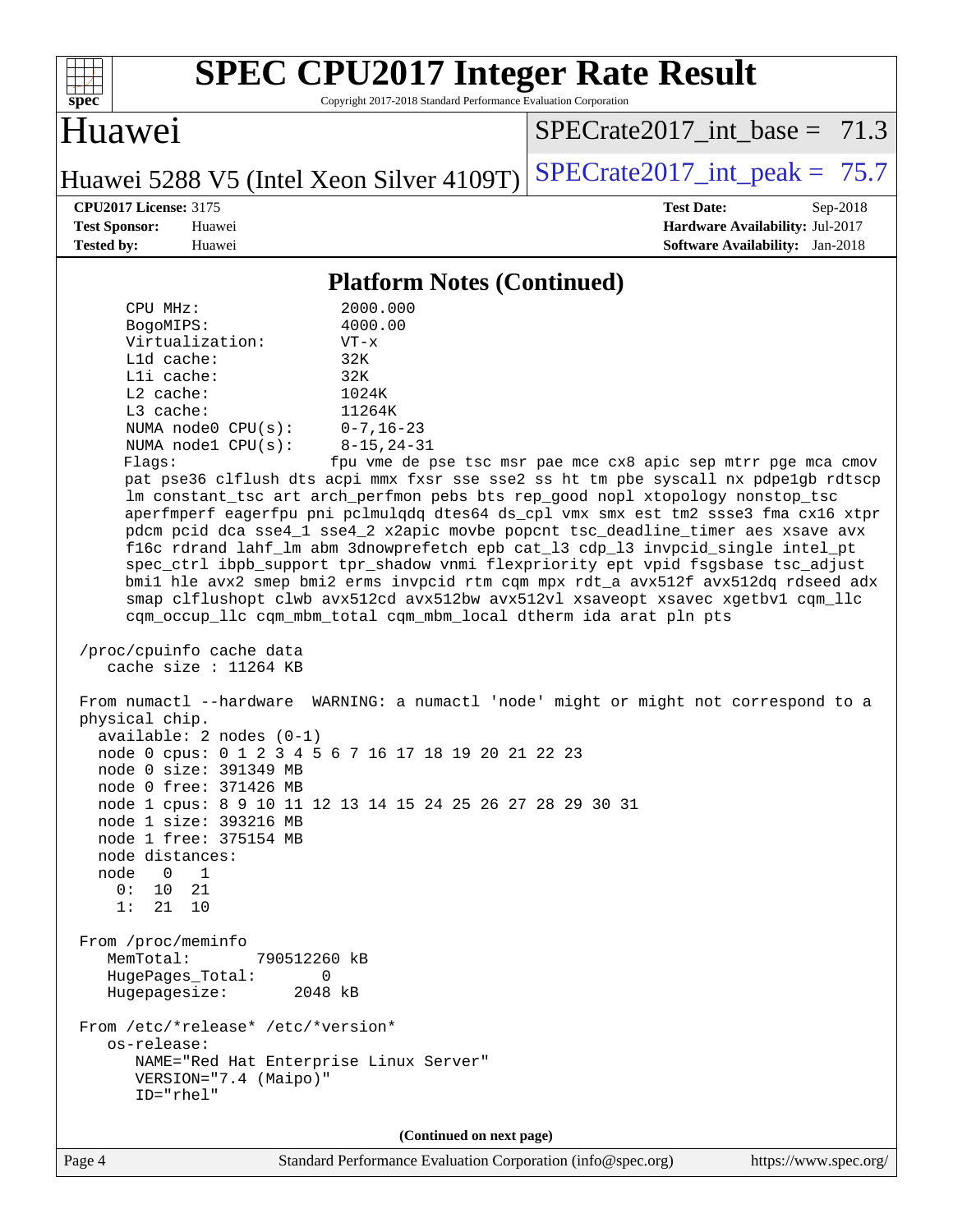| <b>SPEC CPU2017 Integer Rate Result</b><br>Copyright 2017-2018 Standard Performance Evaluation Corporation<br>$spec^*$                                                                                                                                                                                                                                                                                                                                                                                                                                                                                                                                                                                                                                                                                                                                                                                                                                                                                                                                                                                                                                                                    |                                                                                                              |
|-------------------------------------------------------------------------------------------------------------------------------------------------------------------------------------------------------------------------------------------------------------------------------------------------------------------------------------------------------------------------------------------------------------------------------------------------------------------------------------------------------------------------------------------------------------------------------------------------------------------------------------------------------------------------------------------------------------------------------------------------------------------------------------------------------------------------------------------------------------------------------------------------------------------------------------------------------------------------------------------------------------------------------------------------------------------------------------------------------------------------------------------------------------------------------------------|--------------------------------------------------------------------------------------------------------------|
| <b>Huawei</b>                                                                                                                                                                                                                                                                                                                                                                                                                                                                                                                                                                                                                                                                                                                                                                                                                                                                                                                                                                                                                                                                                                                                                                             | $SPECTate2017$ int base = 71.3                                                                               |
| Huawei 5288 V5 (Intel Xeon Silver 4109T)                                                                                                                                                                                                                                                                                                                                                                                                                                                                                                                                                                                                                                                                                                                                                                                                                                                                                                                                                                                                                                                                                                                                                  | $SPECrate2017\_int\_peak = 75.7$                                                                             |
| <b>CPU2017 License: 3175</b><br><b>Test Sponsor:</b><br>Huawei<br><b>Tested by:</b><br>Huawei                                                                                                                                                                                                                                                                                                                                                                                                                                                                                                                                                                                                                                                                                                                                                                                                                                                                                                                                                                                                                                                                                             | <b>Test Date:</b><br>$Sep-2018$<br>Hardware Availability: Jul-2017<br><b>Software Availability:</b> Jan-2018 |
| <b>Platform Notes (Continued)</b>                                                                                                                                                                                                                                                                                                                                                                                                                                                                                                                                                                                                                                                                                                                                                                                                                                                                                                                                                                                                                                                                                                                                                         |                                                                                                              |
| ID_LIKE="fedora"<br>VARIANT="Server"<br>VARIANT ID="server"<br>VERSION_ID="7.4"<br>PRETTY_NAME="Red Hat Enterprise Linux Server 7.4 (Maipo)"<br>redhat-release: Red Hat Enterprise Linux Server release 7.4 (Maipo)<br>system-release: Red Hat Enterprise Linux Server release 7.4 (Maipo)<br>system-release-cpe: cpe:/o:redhat:enterprise_linux:7.4:ga:server<br>$uname -a$ :<br>Linux localhost.localdomain 3.10.0-693.11.6.el7.x86_64 #1 SMP Thu Dec 28 14:23:39 EST<br>2017 x86_64 x86_64 x86_64 GNU/Linux<br>run-level 3 Sep 2 16:50<br>SPEC is set to: /spec2017<br>Filesystem<br>Type Size Used Avail Use% Mounted on<br>/dev/sda2<br>xfs<br>781G<br>132G 650G 17% /<br>Additional information from dmidecode follows. WARNING: Use caution when you interpret<br>this section. The 'dmidecode' program reads system data which is "intended to allow<br>hardware to be accurately determined", but the intent may not be met, as there are<br>frequent changes to hardware, firmware, and the "DMTF SMBIOS" standard.<br>BIOS INSYDE Corp. 0.81 07/02/2018<br>Memory:<br>24x Samsung M393A4K40BB2-CTD 32 GB 2 rank 2666, configured at 2400<br>(End of data from sysinfo program) |                                                                                                              |
| <b>Compiler Version Notes</b>                                                                                                                                                                                                                                                                                                                                                                                                                                                                                                                                                                                                                                                                                                                                                                                                                                                                                                                                                                                                                                                                                                                                                             |                                                                                                              |
| $500. perlbench_r(base) 502. gcc_r(base) 505.mcf_r(base, peak)$<br>CC<br>$525.x264_r(base, peak) 557.xz_r(base, peak)$                                                                                                                                                                                                                                                                                                                                                                                                                                                                                                                                                                                                                                                                                                                                                                                                                                                                                                                                                                                                                                                                    |                                                                                                              |
| icc (ICC) 18.0.0 20170811<br>Copyright (C) 1985-2017 Intel Corporation. All rights reserved.                                                                                                                                                                                                                                                                                                                                                                                                                                                                                                                                                                                                                                                                                                                                                                                                                                                                                                                                                                                                                                                                                              |                                                                                                              |
| 500.perlbench_r(peak) 502.gcc_r(peak)<br>CC.<br>icc (ICC) 18.0.0 20170811<br>Copyright (C) 1985-2017 Intel Corporation. All rights reserved.<br><u>Le de de de de deu</u>                                                                                                                                                                                                                                                                                                                                                                                                                                                                                                                                                                                                                                                                                                                                                                                                                                                                                                                                                                                                                 |                                                                                                              |
| (Continued on next page)<br>Standard Performance Evaluation Corporation (info@spec.org)<br>Page 5                                                                                                                                                                                                                                                                                                                                                                                                                                                                                                                                                                                                                                                                                                                                                                                                                                                                                                                                                                                                                                                                                         | https://www.spec.org/                                                                                        |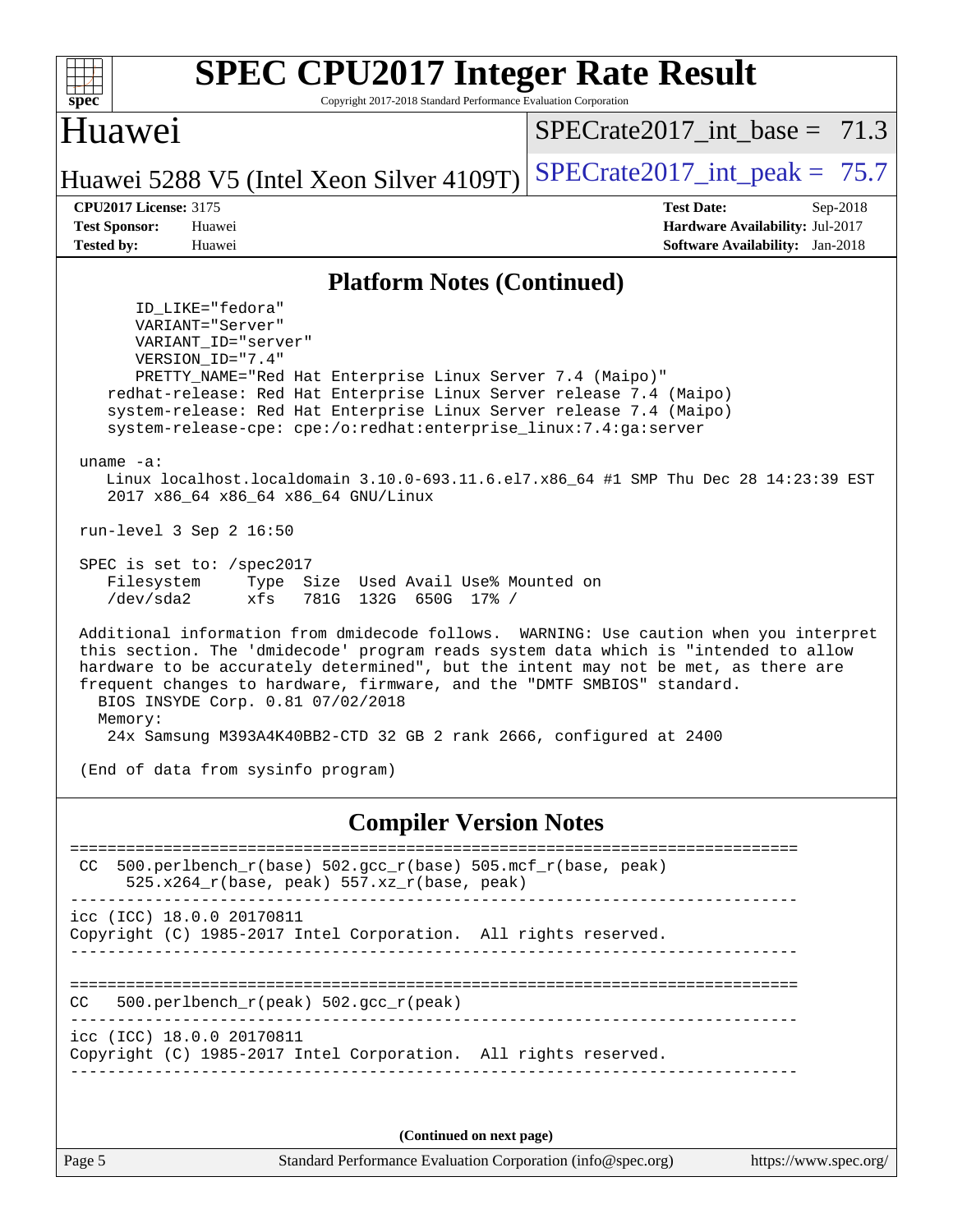

Copyright 2017-2018 Standard Performance Evaluation Corporation

#### Huawei

SPECrate2017 int\_base =  $71.3$ 

Huawei 5288 V5 (Intel Xeon Silver 4109T) SPECrate  $2017$ \_int\_peak = 75.7

**[CPU2017 License:](http://www.spec.org/auto/cpu2017/Docs/result-fields.html#CPU2017License)** 3175 **[Test Date:](http://www.spec.org/auto/cpu2017/Docs/result-fields.html#TestDate)** Sep-2018 **[Test Sponsor:](http://www.spec.org/auto/cpu2017/Docs/result-fields.html#TestSponsor)** Huawei **[Hardware Availability:](http://www.spec.org/auto/cpu2017/Docs/result-fields.html#HardwareAvailability)** Jul-2017 **[Tested by:](http://www.spec.org/auto/cpu2017/Docs/result-fields.html#Testedby)** Huawei **[Software Availability:](http://www.spec.org/auto/cpu2017/Docs/result-fields.html#SoftwareAvailability)** Jan-2018

#### **[Compiler Version Notes \(Continued\)](http://www.spec.org/auto/cpu2017/Docs/result-fields.html#CompilerVersionNotes)**

| CXXC 520.omnetpp $r(base)$ 523.xalancbmk $r(base)$ 531.deepsjeng $r(base)$<br>$541.$ leela r(base)                         |
|----------------------------------------------------------------------------------------------------------------------------|
| icpc (ICC) 18.0.0 20170811<br>Copyright (C) 1985-2017 Intel Corporation. All rights reserved.                              |
| CXXC 520.omnetpp $r(\text{peak})$ 523.xalancbmk $r(\text{peak})$ 531.deepsjeng $r(\text{peak})$<br>$541.$ leela $r$ (peak) |
| icpc (ICC) 18.0.0 20170811<br>Copyright (C) 1985-2017 Intel Corporation. All rights reserved.                              |
| $FC$ 548. exchange2 $r(base, peak)$                                                                                        |
| ifort (IFORT) 18.0.0 20170811<br>Copyright (C) 1985-2017 Intel Corporation. All rights reserved.                           |

#### **[Base Compiler Invocation](http://www.spec.org/auto/cpu2017/Docs/result-fields.html#BaseCompilerInvocation)**

[C benchmarks](http://www.spec.org/auto/cpu2017/Docs/result-fields.html#Cbenchmarks): [icc](http://www.spec.org/cpu2017/results/res2018q4/cpu2017-20180909-08833.flags.html#user_CCbase_intel_icc_18.0_66fc1ee009f7361af1fbd72ca7dcefbb700085f36577c54f309893dd4ec40d12360134090235512931783d35fd58c0460139e722d5067c5574d8eaf2b3e37e92)

[C++ benchmarks:](http://www.spec.org/auto/cpu2017/Docs/result-fields.html#CXXbenchmarks) [icpc](http://www.spec.org/cpu2017/results/res2018q4/cpu2017-20180909-08833.flags.html#user_CXXbase_intel_icpc_18.0_c510b6838c7f56d33e37e94d029a35b4a7bccf4766a728ee175e80a419847e808290a9b78be685c44ab727ea267ec2f070ec5dc83b407c0218cded6866a35d07)

[Fortran benchmarks](http://www.spec.org/auto/cpu2017/Docs/result-fields.html#Fortranbenchmarks): [ifort](http://www.spec.org/cpu2017/results/res2018q4/cpu2017-20180909-08833.flags.html#user_FCbase_intel_ifort_18.0_8111460550e3ca792625aed983ce982f94888b8b503583aa7ba2b8303487b4d8a21a13e7191a45c5fd58ff318f48f9492884d4413fa793fd88dd292cad7027ca)

## **[Base Portability Flags](http://www.spec.org/auto/cpu2017/Docs/result-fields.html#BasePortabilityFlags)**

 500.perlbench\_r: [-DSPEC\\_LP64](http://www.spec.org/cpu2017/results/res2018q4/cpu2017-20180909-08833.flags.html#b500.perlbench_r_basePORTABILITY_DSPEC_LP64) [-DSPEC\\_LINUX\\_X64](http://www.spec.org/cpu2017/results/res2018q4/cpu2017-20180909-08833.flags.html#b500.perlbench_r_baseCPORTABILITY_DSPEC_LINUX_X64) 502.gcc\_r: [-DSPEC\\_LP64](http://www.spec.org/cpu2017/results/res2018q4/cpu2017-20180909-08833.flags.html#suite_basePORTABILITY502_gcc_r_DSPEC_LP64) 505.mcf\_r: [-DSPEC\\_LP64](http://www.spec.org/cpu2017/results/res2018q4/cpu2017-20180909-08833.flags.html#suite_basePORTABILITY505_mcf_r_DSPEC_LP64) 520.omnetpp\_r: [-DSPEC\\_LP64](http://www.spec.org/cpu2017/results/res2018q4/cpu2017-20180909-08833.flags.html#suite_basePORTABILITY520_omnetpp_r_DSPEC_LP64) 523.xalancbmk\_r: [-DSPEC\\_LP64](http://www.spec.org/cpu2017/results/res2018q4/cpu2017-20180909-08833.flags.html#suite_basePORTABILITY523_xalancbmk_r_DSPEC_LP64) [-DSPEC\\_LINUX](http://www.spec.org/cpu2017/results/res2018q4/cpu2017-20180909-08833.flags.html#b523.xalancbmk_r_baseCXXPORTABILITY_DSPEC_LINUX) 525.x264\_r: [-DSPEC\\_LP64](http://www.spec.org/cpu2017/results/res2018q4/cpu2017-20180909-08833.flags.html#suite_basePORTABILITY525_x264_r_DSPEC_LP64) 531.deepsjeng\_r: [-DSPEC\\_LP64](http://www.spec.org/cpu2017/results/res2018q4/cpu2017-20180909-08833.flags.html#suite_basePORTABILITY531_deepsjeng_r_DSPEC_LP64)

**(Continued on next page)**

Page 6 Standard Performance Evaluation Corporation [\(info@spec.org\)](mailto:info@spec.org) <https://www.spec.org/>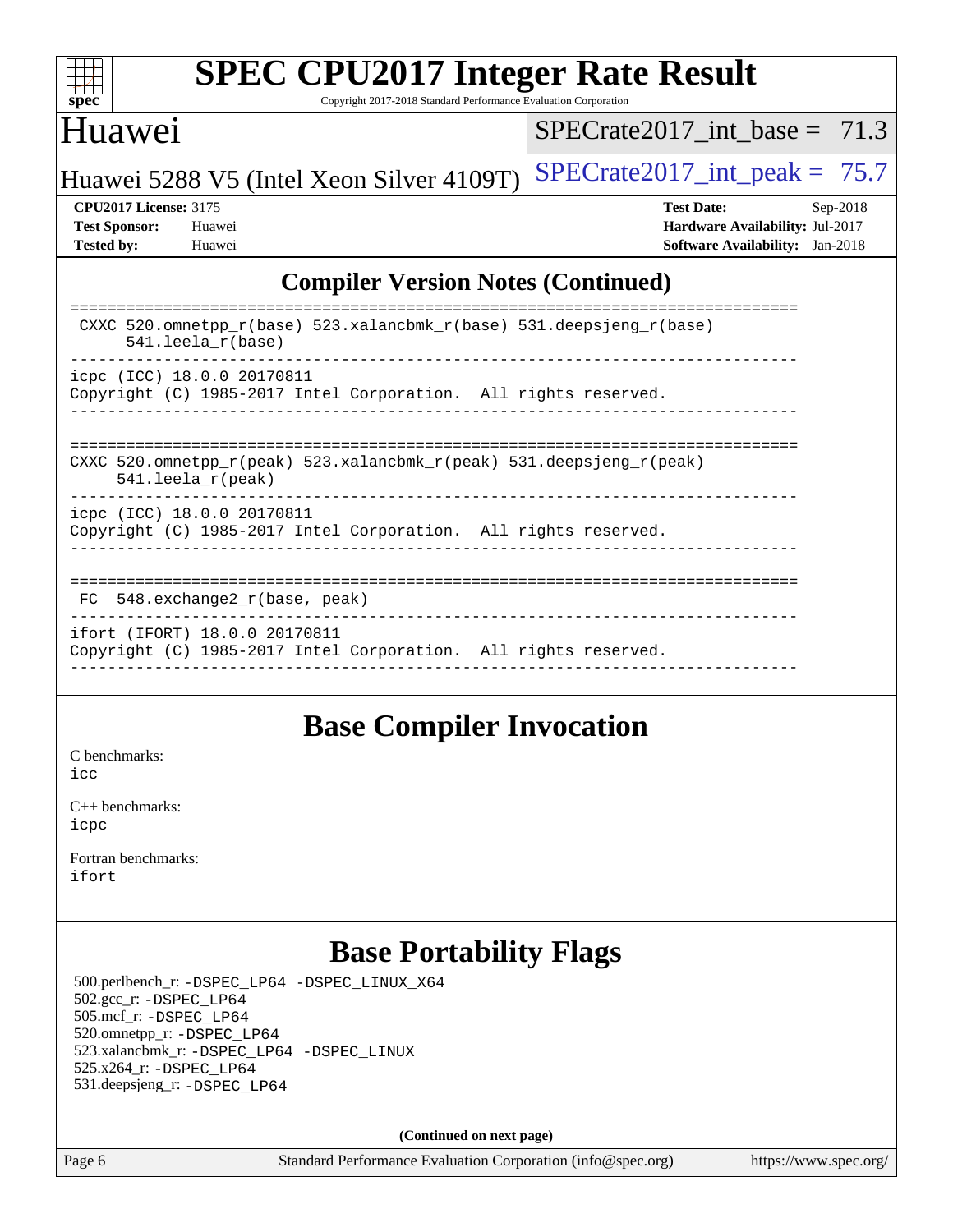

Copyright 2017-2018 Standard Performance Evaluation Corporation

#### Huawei

[SPECrate2017\\_int\\_base =](http://www.spec.org/auto/cpu2017/Docs/result-fields.html#SPECrate2017intbase) 71.3

Huawei 5288 V5 (Intel Xeon Silver 4109T) SPECrate  $2017$  int peak = 75.7

**[CPU2017 License:](http://www.spec.org/auto/cpu2017/Docs/result-fields.html#CPU2017License)** 3175 **[Test Date:](http://www.spec.org/auto/cpu2017/Docs/result-fields.html#TestDate)** Sep-2018 **[Test Sponsor:](http://www.spec.org/auto/cpu2017/Docs/result-fields.html#TestSponsor)** Huawei **[Hardware Availability:](http://www.spec.org/auto/cpu2017/Docs/result-fields.html#HardwareAvailability)** Jul-2017 **[Tested by:](http://www.spec.org/auto/cpu2017/Docs/result-fields.html#Testedby)** Huawei **[Software Availability:](http://www.spec.org/auto/cpu2017/Docs/result-fields.html#SoftwareAvailability)** Jan-2018

## **[Base Portability Flags \(Continued\)](http://www.spec.org/auto/cpu2017/Docs/result-fields.html#BasePortabilityFlags)**

 541.leela\_r: [-DSPEC\\_LP64](http://www.spec.org/cpu2017/results/res2018q4/cpu2017-20180909-08833.flags.html#suite_basePORTABILITY541_leela_r_DSPEC_LP64) 548.exchange2\_r: [-DSPEC\\_LP64](http://www.spec.org/cpu2017/results/res2018q4/cpu2017-20180909-08833.flags.html#suite_basePORTABILITY548_exchange2_r_DSPEC_LP64) 557.xz\_r: [-DSPEC\\_LP64](http://www.spec.org/cpu2017/results/res2018q4/cpu2017-20180909-08833.flags.html#suite_basePORTABILITY557_xz_r_DSPEC_LP64)

## **[Base Optimization Flags](http://www.spec.org/auto/cpu2017/Docs/result-fields.html#BaseOptimizationFlags)**

[C benchmarks](http://www.spec.org/auto/cpu2017/Docs/result-fields.html#Cbenchmarks):

[-Wl,-z,muldefs](http://www.spec.org/cpu2017/results/res2018q4/cpu2017-20180909-08833.flags.html#user_CCbase_link_force_multiple1_b4cbdb97b34bdee9ceefcfe54f4c8ea74255f0b02a4b23e853cdb0e18eb4525ac79b5a88067c842dd0ee6996c24547a27a4b99331201badda8798ef8a743f577) [-xCORE-AVX2](http://www.spec.org/cpu2017/results/res2018q4/cpu2017-20180909-08833.flags.html#user_CCbase_f-xCORE-AVX2) [-ipo](http://www.spec.org/cpu2017/results/res2018q4/cpu2017-20180909-08833.flags.html#user_CCbase_f-ipo) [-O3](http://www.spec.org/cpu2017/results/res2018q4/cpu2017-20180909-08833.flags.html#user_CCbase_f-O3) [-no-prec-div](http://www.spec.org/cpu2017/results/res2018q4/cpu2017-20180909-08833.flags.html#user_CCbase_f-no-prec-div) [-qopt-mem-layout-trans=3](http://www.spec.org/cpu2017/results/res2018q4/cpu2017-20180909-08833.flags.html#user_CCbase_f-qopt-mem-layout-trans_de80db37974c74b1f0e20d883f0b675c88c3b01e9d123adea9b28688d64333345fb62bc4a798493513fdb68f60282f9a726aa07f478b2f7113531aecce732043) [-L/usr/local/je5.0.1-64/lib](http://www.spec.org/cpu2017/results/res2018q4/cpu2017-20180909-08833.flags.html#user_CCbase_jemalloc_link_path64_4b10a636b7bce113509b17f3bd0d6226c5fb2346b9178c2d0232c14f04ab830f976640479e5c33dc2bcbbdad86ecfb6634cbbd4418746f06f368b512fced5394) [-ljemalloc](http://www.spec.org/cpu2017/results/res2018q4/cpu2017-20180909-08833.flags.html#user_CCbase_jemalloc_link_lib_d1249b907c500fa1c0672f44f562e3d0f79738ae9e3c4a9c376d49f265a04b9c99b167ecedbf6711b3085be911c67ff61f150a17b3472be731631ba4d0471706)

[C++ benchmarks:](http://www.spec.org/auto/cpu2017/Docs/result-fields.html#CXXbenchmarks)

[-Wl,-z,muldefs](http://www.spec.org/cpu2017/results/res2018q4/cpu2017-20180909-08833.flags.html#user_CXXbase_link_force_multiple1_b4cbdb97b34bdee9ceefcfe54f4c8ea74255f0b02a4b23e853cdb0e18eb4525ac79b5a88067c842dd0ee6996c24547a27a4b99331201badda8798ef8a743f577) [-xCORE-AVX2](http://www.spec.org/cpu2017/results/res2018q4/cpu2017-20180909-08833.flags.html#user_CXXbase_f-xCORE-AVX2) [-ipo](http://www.spec.org/cpu2017/results/res2018q4/cpu2017-20180909-08833.flags.html#user_CXXbase_f-ipo) [-O3](http://www.spec.org/cpu2017/results/res2018q4/cpu2017-20180909-08833.flags.html#user_CXXbase_f-O3) [-no-prec-div](http://www.spec.org/cpu2017/results/res2018q4/cpu2017-20180909-08833.flags.html#user_CXXbase_f-no-prec-div) [-qopt-mem-layout-trans=3](http://www.spec.org/cpu2017/results/res2018q4/cpu2017-20180909-08833.flags.html#user_CXXbase_f-qopt-mem-layout-trans_de80db37974c74b1f0e20d883f0b675c88c3b01e9d123adea9b28688d64333345fb62bc4a798493513fdb68f60282f9a726aa07f478b2f7113531aecce732043) [-L/usr/local/je5.0.1-64/lib](http://www.spec.org/cpu2017/results/res2018q4/cpu2017-20180909-08833.flags.html#user_CXXbase_jemalloc_link_path64_4b10a636b7bce113509b17f3bd0d6226c5fb2346b9178c2d0232c14f04ab830f976640479e5c33dc2bcbbdad86ecfb6634cbbd4418746f06f368b512fced5394) [-ljemalloc](http://www.spec.org/cpu2017/results/res2018q4/cpu2017-20180909-08833.flags.html#user_CXXbase_jemalloc_link_lib_d1249b907c500fa1c0672f44f562e3d0f79738ae9e3c4a9c376d49f265a04b9c99b167ecedbf6711b3085be911c67ff61f150a17b3472be731631ba4d0471706)

[Fortran benchmarks](http://www.spec.org/auto/cpu2017/Docs/result-fields.html#Fortranbenchmarks):

[-Wl,-z,muldefs](http://www.spec.org/cpu2017/results/res2018q4/cpu2017-20180909-08833.flags.html#user_FCbase_link_force_multiple1_b4cbdb97b34bdee9ceefcfe54f4c8ea74255f0b02a4b23e853cdb0e18eb4525ac79b5a88067c842dd0ee6996c24547a27a4b99331201badda8798ef8a743f577) [-xCORE-AVX2](http://www.spec.org/cpu2017/results/res2018q4/cpu2017-20180909-08833.flags.html#user_FCbase_f-xCORE-AVX2) [-ipo](http://www.spec.org/cpu2017/results/res2018q4/cpu2017-20180909-08833.flags.html#user_FCbase_f-ipo) [-O3](http://www.spec.org/cpu2017/results/res2018q4/cpu2017-20180909-08833.flags.html#user_FCbase_f-O3) [-no-prec-div](http://www.spec.org/cpu2017/results/res2018q4/cpu2017-20180909-08833.flags.html#user_FCbase_f-no-prec-div) [-qopt-mem-layout-trans=3](http://www.spec.org/cpu2017/results/res2018q4/cpu2017-20180909-08833.flags.html#user_FCbase_f-qopt-mem-layout-trans_de80db37974c74b1f0e20d883f0b675c88c3b01e9d123adea9b28688d64333345fb62bc4a798493513fdb68f60282f9a726aa07f478b2f7113531aecce732043) [-nostandard-realloc-lhs](http://www.spec.org/cpu2017/results/res2018q4/cpu2017-20180909-08833.flags.html#user_FCbase_f_2003_std_realloc_82b4557e90729c0f113870c07e44d33d6f5a304b4f63d4c15d2d0f1fab99f5daaed73bdb9275d9ae411527f28b936061aa8b9c8f2d63842963b95c9dd6426b8a) [-align array32byte](http://www.spec.org/cpu2017/results/res2018q4/cpu2017-20180909-08833.flags.html#user_FCbase_align_array32byte_b982fe038af199962ba9a80c053b8342c548c85b40b8e86eb3cc33dee0d7986a4af373ac2d51c3f7cf710a18d62fdce2948f201cd044323541f22fc0fffc51b6) [-L/usr/local/je5.0.1-64/lib](http://www.spec.org/cpu2017/results/res2018q4/cpu2017-20180909-08833.flags.html#user_FCbase_jemalloc_link_path64_4b10a636b7bce113509b17f3bd0d6226c5fb2346b9178c2d0232c14f04ab830f976640479e5c33dc2bcbbdad86ecfb6634cbbd4418746f06f368b512fced5394) [-ljemalloc](http://www.spec.org/cpu2017/results/res2018q4/cpu2017-20180909-08833.flags.html#user_FCbase_jemalloc_link_lib_d1249b907c500fa1c0672f44f562e3d0f79738ae9e3c4a9c376d49f265a04b9c99b167ecedbf6711b3085be911c67ff61f150a17b3472be731631ba4d0471706)

### **[Base Other Flags](http://www.spec.org/auto/cpu2017/Docs/result-fields.html#BaseOtherFlags)**

[C benchmarks](http://www.spec.org/auto/cpu2017/Docs/result-fields.html#Cbenchmarks):  $-m64$   $-std=cl1$ 

[C++ benchmarks:](http://www.spec.org/auto/cpu2017/Docs/result-fields.html#CXXbenchmarks) [-m64](http://www.spec.org/cpu2017/results/res2018q4/cpu2017-20180909-08833.flags.html#user_CXXbase_intel_intel64_18.0_af43caccfc8ded86e7699f2159af6efc7655f51387b94da716254467f3c01020a5059329e2569e4053f409e7c9202a7efc638f7a6d1ffb3f52dea4a3e31d82ab)

[Fortran benchmarks](http://www.spec.org/auto/cpu2017/Docs/result-fields.html#Fortranbenchmarks): [-m64](http://www.spec.org/cpu2017/results/res2018q4/cpu2017-20180909-08833.flags.html#user_FCbase_intel_intel64_18.0_af43caccfc8ded86e7699f2159af6efc7655f51387b94da716254467f3c01020a5059329e2569e4053f409e7c9202a7efc638f7a6d1ffb3f52dea4a3e31d82ab)

## **[Peak Compiler Invocation](http://www.spec.org/auto/cpu2017/Docs/result-fields.html#PeakCompilerInvocation)**

[C benchmarks](http://www.spec.org/auto/cpu2017/Docs/result-fields.html#Cbenchmarks): [icc](http://www.spec.org/cpu2017/results/res2018q4/cpu2017-20180909-08833.flags.html#user_CCpeak_intel_icc_18.0_66fc1ee009f7361af1fbd72ca7dcefbb700085f36577c54f309893dd4ec40d12360134090235512931783d35fd58c0460139e722d5067c5574d8eaf2b3e37e92)

[C++ benchmarks:](http://www.spec.org/auto/cpu2017/Docs/result-fields.html#CXXbenchmarks) [icpc](http://www.spec.org/cpu2017/results/res2018q4/cpu2017-20180909-08833.flags.html#user_CXXpeak_intel_icpc_18.0_c510b6838c7f56d33e37e94d029a35b4a7bccf4766a728ee175e80a419847e808290a9b78be685c44ab727ea267ec2f070ec5dc83b407c0218cded6866a35d07)

[Fortran benchmarks](http://www.spec.org/auto/cpu2017/Docs/result-fields.html#Fortranbenchmarks): [ifort](http://www.spec.org/cpu2017/results/res2018q4/cpu2017-20180909-08833.flags.html#user_FCpeak_intel_ifort_18.0_8111460550e3ca792625aed983ce982f94888b8b503583aa7ba2b8303487b4d8a21a13e7191a45c5fd58ff318f48f9492884d4413fa793fd88dd292cad7027ca)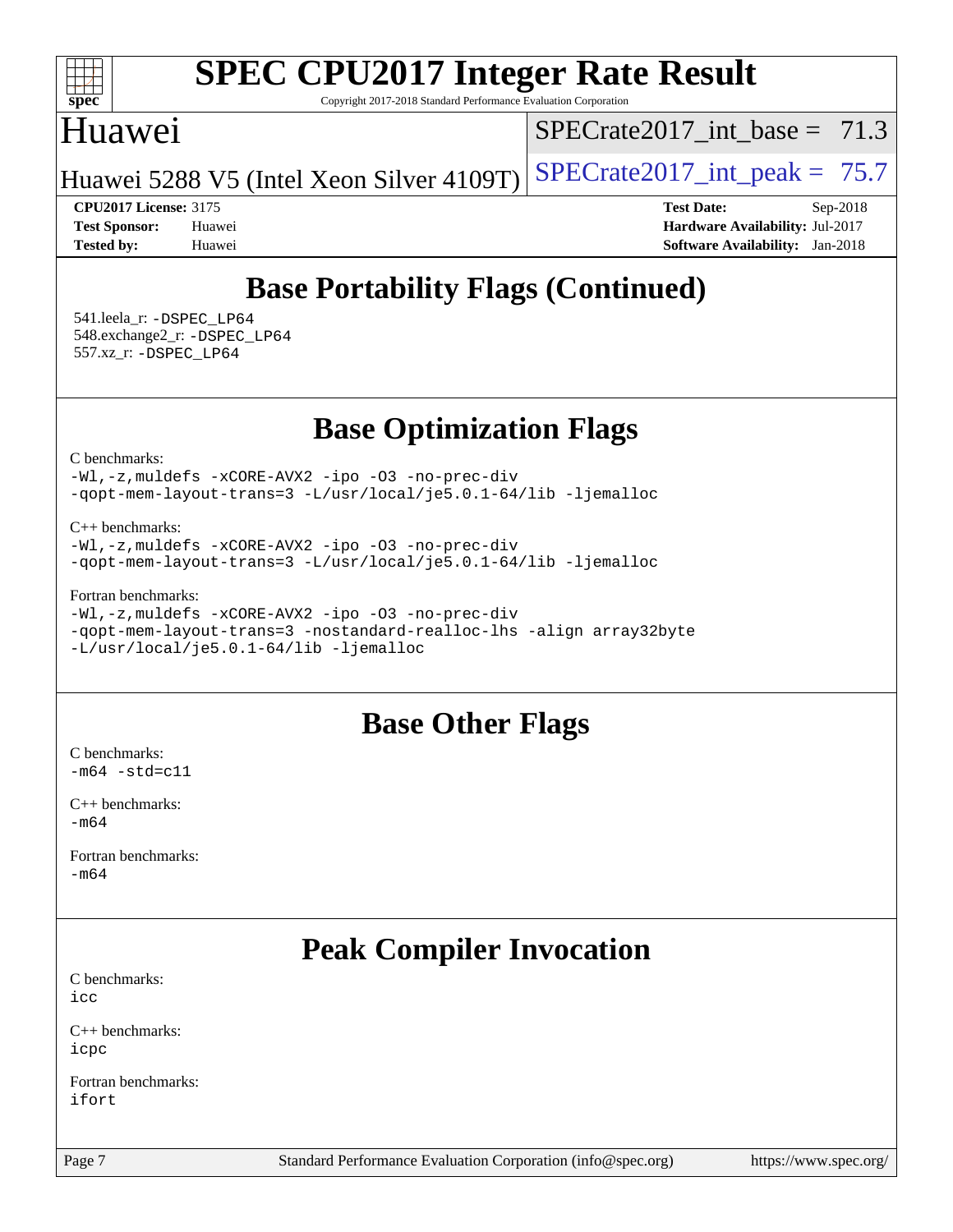

Copyright 2017-2018 Standard Performance Evaluation Corporation

## Huawei

[SPECrate2017\\_int\\_base =](http://www.spec.org/auto/cpu2017/Docs/result-fields.html#SPECrate2017intbase) 71.3

Huawei 5288 V5 (Intel Xeon Silver 4109T) SPECrate  $2017$  int peak = 75.7

**[CPU2017 License:](http://www.spec.org/auto/cpu2017/Docs/result-fields.html#CPU2017License)** 3175 **[Test Date:](http://www.spec.org/auto/cpu2017/Docs/result-fields.html#TestDate)** Sep-2018 **[Test Sponsor:](http://www.spec.org/auto/cpu2017/Docs/result-fields.html#TestSponsor)** Huawei **[Hardware Availability:](http://www.spec.org/auto/cpu2017/Docs/result-fields.html#HardwareAvailability)** Jul-2017 **[Tested by:](http://www.spec.org/auto/cpu2017/Docs/result-fields.html#Testedby)** Huawei **[Software Availability:](http://www.spec.org/auto/cpu2017/Docs/result-fields.html#SoftwareAvailability)** Jan-2018

## **[Peak Portability Flags](http://www.spec.org/auto/cpu2017/Docs/result-fields.html#PeakPortabilityFlags)**

 500.perlbench\_r: [-DSPEC\\_LP64](http://www.spec.org/cpu2017/results/res2018q4/cpu2017-20180909-08833.flags.html#b500.perlbench_r_peakPORTABILITY_DSPEC_LP64) [-DSPEC\\_LINUX\\_X64](http://www.spec.org/cpu2017/results/res2018q4/cpu2017-20180909-08833.flags.html#b500.perlbench_r_peakCPORTABILITY_DSPEC_LINUX_X64) 502.gcc\_r: [-D\\_FILE\\_OFFSET\\_BITS=64](http://www.spec.org/cpu2017/results/res2018q4/cpu2017-20180909-08833.flags.html#user_peakPORTABILITY502_gcc_r_file_offset_bits_64_5ae949a99b284ddf4e95728d47cb0843d81b2eb0e18bdfe74bbf0f61d0b064f4bda2f10ea5eb90e1dcab0e84dbc592acfc5018bc955c18609f94ddb8d550002c) 505.mcf\_r: [-DSPEC\\_LP64](http://www.spec.org/cpu2017/results/res2018q4/cpu2017-20180909-08833.flags.html#suite_peakPORTABILITY505_mcf_r_DSPEC_LP64) 520.omnetpp\_r: [-DSPEC\\_LP64](http://www.spec.org/cpu2017/results/res2018q4/cpu2017-20180909-08833.flags.html#suite_peakPORTABILITY520_omnetpp_r_DSPEC_LP64) 523.xalancbmk\_r: [-D\\_FILE\\_OFFSET\\_BITS=64](http://www.spec.org/cpu2017/results/res2018q4/cpu2017-20180909-08833.flags.html#user_peakPORTABILITY523_xalancbmk_r_file_offset_bits_64_5ae949a99b284ddf4e95728d47cb0843d81b2eb0e18bdfe74bbf0f61d0b064f4bda2f10ea5eb90e1dcab0e84dbc592acfc5018bc955c18609f94ddb8d550002c) [-DSPEC\\_LINUX](http://www.spec.org/cpu2017/results/res2018q4/cpu2017-20180909-08833.flags.html#b523.xalancbmk_r_peakCXXPORTABILITY_DSPEC_LINUX) 525.x264\_r: [-DSPEC\\_LP64](http://www.spec.org/cpu2017/results/res2018q4/cpu2017-20180909-08833.flags.html#suite_peakPORTABILITY525_x264_r_DSPEC_LP64) 531.deepsjeng\_r: [-DSPEC\\_LP64](http://www.spec.org/cpu2017/results/res2018q4/cpu2017-20180909-08833.flags.html#suite_peakPORTABILITY531_deepsjeng_r_DSPEC_LP64) 541.leela\_r: [-DSPEC\\_LP64](http://www.spec.org/cpu2017/results/res2018q4/cpu2017-20180909-08833.flags.html#suite_peakPORTABILITY541_leela_r_DSPEC_LP64) 548.exchange2\_r: [-DSPEC\\_LP64](http://www.spec.org/cpu2017/results/res2018q4/cpu2017-20180909-08833.flags.html#suite_peakPORTABILITY548_exchange2_r_DSPEC_LP64) 557.xz\_r: [-DSPEC\\_LP64](http://www.spec.org/cpu2017/results/res2018q4/cpu2017-20180909-08833.flags.html#suite_peakPORTABILITY557_xz_r_DSPEC_LP64)

## **[Peak Optimization Flags](http://www.spec.org/auto/cpu2017/Docs/result-fields.html#PeakOptimizationFlags)**

[C benchmarks](http://www.spec.org/auto/cpu2017/Docs/result-fields.html#Cbenchmarks):

```
 500.perlbench_r: -Wl,-z,muldefs -prof-gen(pass 1) -prof-use(pass 2) -ipo
-xCORE-AVX2 -O3 -no-prec-div -qopt-mem-layout-trans=3
-fno-strict-overflow -L/usr/local/je5.0.1-64/lib
-ljemalloc
```
 502.gcc\_r: [-L/opt/intel/compilers\\_and\\_libraries\\_2018/linux/lib/ia32](http://www.spec.org/cpu2017/results/res2018q4/cpu2017-20180909-08833.flags.html#user_peakCCLD502_gcc_r_Enable-32bit-runtime_af243bdb1d79e4c7a4f720bf8275e627de2ecd461de63307bc14cef0633fde3cd7bb2facb32dcc8be9566045fb55d40ce2b72b725f73827aa7833441b71b9343) [-Wl,-z,muldefs](http://www.spec.org/cpu2017/results/res2018q4/cpu2017-20180909-08833.flags.html#user_peakEXTRA_LDFLAGS502_gcc_r_link_force_multiple1_b4cbdb97b34bdee9ceefcfe54f4c8ea74255f0b02a4b23e853cdb0e18eb4525ac79b5a88067c842dd0ee6996c24547a27a4b99331201badda8798ef8a743f577) [-prof-gen](http://www.spec.org/cpu2017/results/res2018q4/cpu2017-20180909-08833.flags.html#user_peakPASS1_CFLAGSPASS1_LDFLAGS502_gcc_r_prof_gen_5aa4926d6013ddb2a31985c654b3eb18169fc0c6952a63635c234f711e6e63dd76e94ad52365559451ec499a2cdb89e4dc58ba4c67ef54ca681ffbe1461d6b36)(pass 1) [-prof-use](http://www.spec.org/cpu2017/results/res2018q4/cpu2017-20180909-08833.flags.html#user_peakPASS2_CFLAGSPASS2_LDFLAGS502_gcc_r_prof_use_1a21ceae95f36a2b53c25747139a6c16ca95bd9def2a207b4f0849963b97e94f5260e30a0c64f4bb623698870e679ca08317ef8150905d41bd88c6f78df73f19)(pass 2) [-ipo](http://www.spec.org/cpu2017/results/res2018q4/cpu2017-20180909-08833.flags.html#user_peakPASS1_COPTIMIZEPASS2_COPTIMIZE502_gcc_r_f-ipo) [-xCORE-AVX2](http://www.spec.org/cpu2017/results/res2018q4/cpu2017-20180909-08833.flags.html#user_peakPASS2_COPTIMIZE502_gcc_r_f-xCORE-AVX2) [-O3](http://www.spec.org/cpu2017/results/res2018q4/cpu2017-20180909-08833.flags.html#user_peakPASS1_COPTIMIZEPASS2_COPTIMIZE502_gcc_r_f-O3) [-no-prec-div](http://www.spec.org/cpu2017/results/res2018q4/cpu2017-20180909-08833.flags.html#user_peakPASS1_COPTIMIZEPASS2_COPTIMIZE502_gcc_r_f-no-prec-div) [-qopt-mem-layout-trans=3](http://www.spec.org/cpu2017/results/res2018q4/cpu2017-20180909-08833.flags.html#user_peakPASS1_COPTIMIZEPASS2_COPTIMIZE502_gcc_r_f-qopt-mem-layout-trans_de80db37974c74b1f0e20d883f0b675c88c3b01e9d123adea9b28688d64333345fb62bc4a798493513fdb68f60282f9a726aa07f478b2f7113531aecce732043) [-L/usr/local/je5.0.1-32/lib](http://www.spec.org/cpu2017/results/res2018q4/cpu2017-20180909-08833.flags.html#user_peakEXTRA_LIBS502_gcc_r_jemalloc_link_path32_e29f22e8e6c17053bbc6a0971f5a9c01a601a06bb1a59df2084b77a2fe0a2995b64fd4256feaeea39eeba3aae142e96e2b2b0a28974019c0c0c88139a84f900a) [-ljemalloc](http://www.spec.org/cpu2017/results/res2018q4/cpu2017-20180909-08833.flags.html#user_peakEXTRA_LIBS502_gcc_r_jemalloc_link_lib_d1249b907c500fa1c0672f44f562e3d0f79738ae9e3c4a9c376d49f265a04b9c99b167ecedbf6711b3085be911c67ff61f150a17b3472be731631ba4d0471706)

505.mcf\_r: basepeak = yes

 525.x264\_r: [-Wl,-z,muldefs](http://www.spec.org/cpu2017/results/res2018q4/cpu2017-20180909-08833.flags.html#user_peakEXTRA_LDFLAGS525_x264_r_link_force_multiple1_b4cbdb97b34bdee9ceefcfe54f4c8ea74255f0b02a4b23e853cdb0e18eb4525ac79b5a88067c842dd0ee6996c24547a27a4b99331201badda8798ef8a743f577) [-xCORE-AVX2](http://www.spec.org/cpu2017/results/res2018q4/cpu2017-20180909-08833.flags.html#user_peakCOPTIMIZE525_x264_r_f-xCORE-AVX2) [-ipo](http://www.spec.org/cpu2017/results/res2018q4/cpu2017-20180909-08833.flags.html#user_peakCOPTIMIZE525_x264_r_f-ipo) [-O3](http://www.spec.org/cpu2017/results/res2018q4/cpu2017-20180909-08833.flags.html#user_peakCOPTIMIZE525_x264_r_f-O3) [-no-prec-div](http://www.spec.org/cpu2017/results/res2018q4/cpu2017-20180909-08833.flags.html#user_peakCOPTIMIZE525_x264_r_f-no-prec-div) [-qopt-mem-layout-trans=3](http://www.spec.org/cpu2017/results/res2018q4/cpu2017-20180909-08833.flags.html#user_peakCOPTIMIZE525_x264_r_f-qopt-mem-layout-trans_de80db37974c74b1f0e20d883f0b675c88c3b01e9d123adea9b28688d64333345fb62bc4a798493513fdb68f60282f9a726aa07f478b2f7113531aecce732043) [-fno-alias](http://www.spec.org/cpu2017/results/res2018q4/cpu2017-20180909-08833.flags.html#user_peakEXTRA_OPTIMIZE525_x264_r_f-no-alias_77dbac10d91cbfe898fbf4a29d1b29b694089caa623bdd1baccc9957d4edbe8d106c0b357e2748a65b44fc9e83d78098bb898077f3fe92f9faf24f7bd4a07ed7) [-L/usr/local/je5.0.1-64/lib](http://www.spec.org/cpu2017/results/res2018q4/cpu2017-20180909-08833.flags.html#user_peakEXTRA_LIBS525_x264_r_jemalloc_link_path64_4b10a636b7bce113509b17f3bd0d6226c5fb2346b9178c2d0232c14f04ab830f976640479e5c33dc2bcbbdad86ecfb6634cbbd4418746f06f368b512fced5394) [-ljemalloc](http://www.spec.org/cpu2017/results/res2018q4/cpu2017-20180909-08833.flags.html#user_peakEXTRA_LIBS525_x264_r_jemalloc_link_lib_d1249b907c500fa1c0672f44f562e3d0f79738ae9e3c4a9c376d49f265a04b9c99b167ecedbf6711b3085be911c67ff61f150a17b3472be731631ba4d0471706)

557.xz\_r: basepeak = yes

[C++ benchmarks:](http://www.spec.org/auto/cpu2017/Docs/result-fields.html#CXXbenchmarks)

520.omnetpp\_r: $-Wl$ ,-z,muldefs -prof-qen(pass 1) [-prof-use](http://www.spec.org/cpu2017/results/res2018q4/cpu2017-20180909-08833.flags.html#user_peakPASS2_CXXFLAGSPASS2_LDFLAGS520_omnetpp_r_prof_use_1a21ceae95f36a2b53c25747139a6c16ca95bd9def2a207b4f0849963b97e94f5260e30a0c64f4bb623698870e679ca08317ef8150905d41bd88c6f78df73f19)(pass 2) [-ipo](http://www.spec.org/cpu2017/results/res2018q4/cpu2017-20180909-08833.flags.html#user_peakPASS1_CXXOPTIMIZEPASS2_CXXOPTIMIZE520_omnetpp_r_f-ipo) [-xCORE-AVX2](http://www.spec.org/cpu2017/results/res2018q4/cpu2017-20180909-08833.flags.html#user_peakPASS2_CXXOPTIMIZE520_omnetpp_r_f-xCORE-AVX2) [-O3](http://www.spec.org/cpu2017/results/res2018q4/cpu2017-20180909-08833.flags.html#user_peakPASS1_CXXOPTIMIZEPASS2_CXXOPTIMIZE520_omnetpp_r_f-O3) [-no-prec-div](http://www.spec.org/cpu2017/results/res2018q4/cpu2017-20180909-08833.flags.html#user_peakPASS1_CXXOPTIMIZEPASS2_CXXOPTIMIZE520_omnetpp_r_f-no-prec-div) [-qopt-mem-layout-trans=3](http://www.spec.org/cpu2017/results/res2018q4/cpu2017-20180909-08833.flags.html#user_peakPASS1_CXXOPTIMIZEPASS2_CXXOPTIMIZE520_omnetpp_r_f-qopt-mem-layout-trans_de80db37974c74b1f0e20d883f0b675c88c3b01e9d123adea9b28688d64333345fb62bc4a798493513fdb68f60282f9a726aa07f478b2f7113531aecce732043) [-L/usr/local/je5.0.1-64/lib](http://www.spec.org/cpu2017/results/res2018q4/cpu2017-20180909-08833.flags.html#user_peakEXTRA_LIBS520_omnetpp_r_jemalloc_link_path64_4b10a636b7bce113509b17f3bd0d6226c5fb2346b9178c2d0232c14f04ab830f976640479e5c33dc2bcbbdad86ecfb6634cbbd4418746f06f368b512fced5394) [-ljemalloc](http://www.spec.org/cpu2017/results/res2018q4/cpu2017-20180909-08833.flags.html#user_peakEXTRA_LIBS520_omnetpp_r_jemalloc_link_lib_d1249b907c500fa1c0672f44f562e3d0f79738ae9e3c4a9c376d49f265a04b9c99b167ecedbf6711b3085be911c67ff61f150a17b3472be731631ba4d0471706)

```
 523.xalancbmk_r: -L/opt/intel/compilers_and_libraries_2018/linux/lib/ia32
-Wl,-z,muldefs -prof-gen(pass 1) -prof-use(pass 2) -ipo
-xCORE-AVX2 -O3 -no-prec-div -qopt-mem-layout-trans=3
-L/usr/local/je5.0.1-32/lib -ljemalloc
```
**(Continued on next page)**